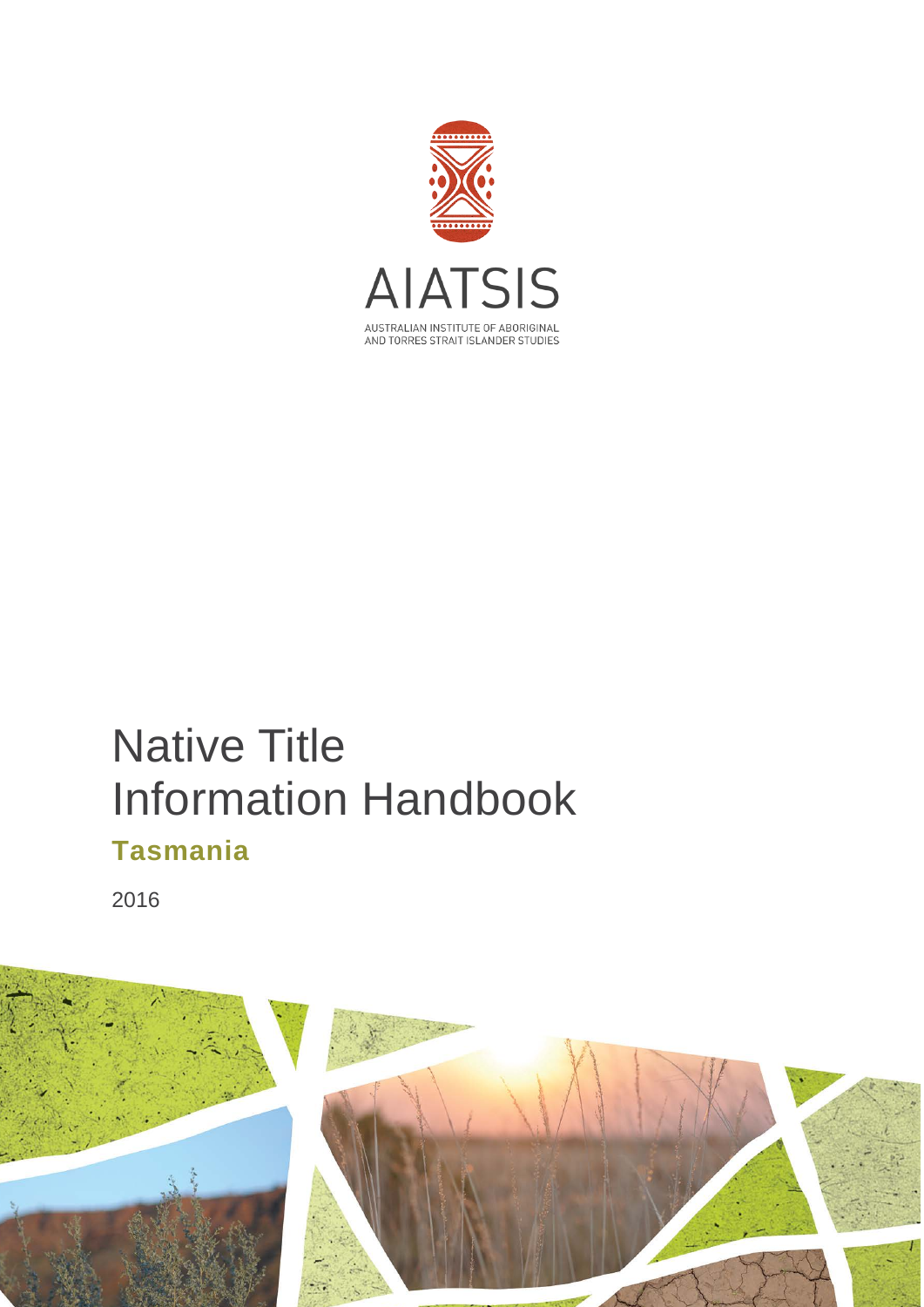© Australian Institute of Aboriginal and Torres Strait Islander Studies

AIATSIS acknowledges the funding support of the Department of the Prime Minister and Cabinet.

The Native Title Research Unit (NTRU) acknowledges the generous contributions of peer reviewers and welcomes suggestions and comments about the content of the Native Title Information Handbook (the Handbook). The Handbook seeks to collate publicly available information about native title and related matters. The Handbook is intended as an introductory guide only and is not intended to be, nor should it be, relied upon as a substitute for legal or other professional advice. If you are aware that this publication contains any errors or omissions please contact us. Views expressed in the Handbook are not necessarily those of AIATSIS.

Australian Institute of Aboriginal and Torres Strait Islander Studies (AIATSIS)

GPO Box 553, Canberra ACT 2601

**Phone** 02 6261 4223 **Fax** 02 6249 7714 **Email** [research@aiatsis.gov.au](mailto:research@aiatsis.gov.au) **Web** [www.aiatsis.gov.au](http://www.aiatsis.gov.au/) 

#### **National Library of Australia Cataloguing-in-Publication entry**

| Title:        | Native title information handbook: Tasmania / Australian Institute of<br>Aboriginal and Torres Strait Islander Studies. Native Title Research<br>Unit.                                          |
|---------------|-------------------------------------------------------------------------------------------------------------------------------------------------------------------------------------------------|
| ISBN:         | 9781922102553 (ebook)                                                                                                                                                                           |
| Subjects:     | Native title (Australia)--Tasmania--Handbooks, manuals, etc.<br>Aboriginal Australians--Land tenure--Tasmania.<br>Land use--Law and legislation--Tasmania.<br>Aboriginal Australians--Tasmania. |
|               | Other Creators/Contributors: Australian Institute of Aboriginal and Torres Strait Islander Studies.<br>Native Title Research Unit.                                                              |
| Dewey Number: | 346.9460432                                                                                                                                                                                     |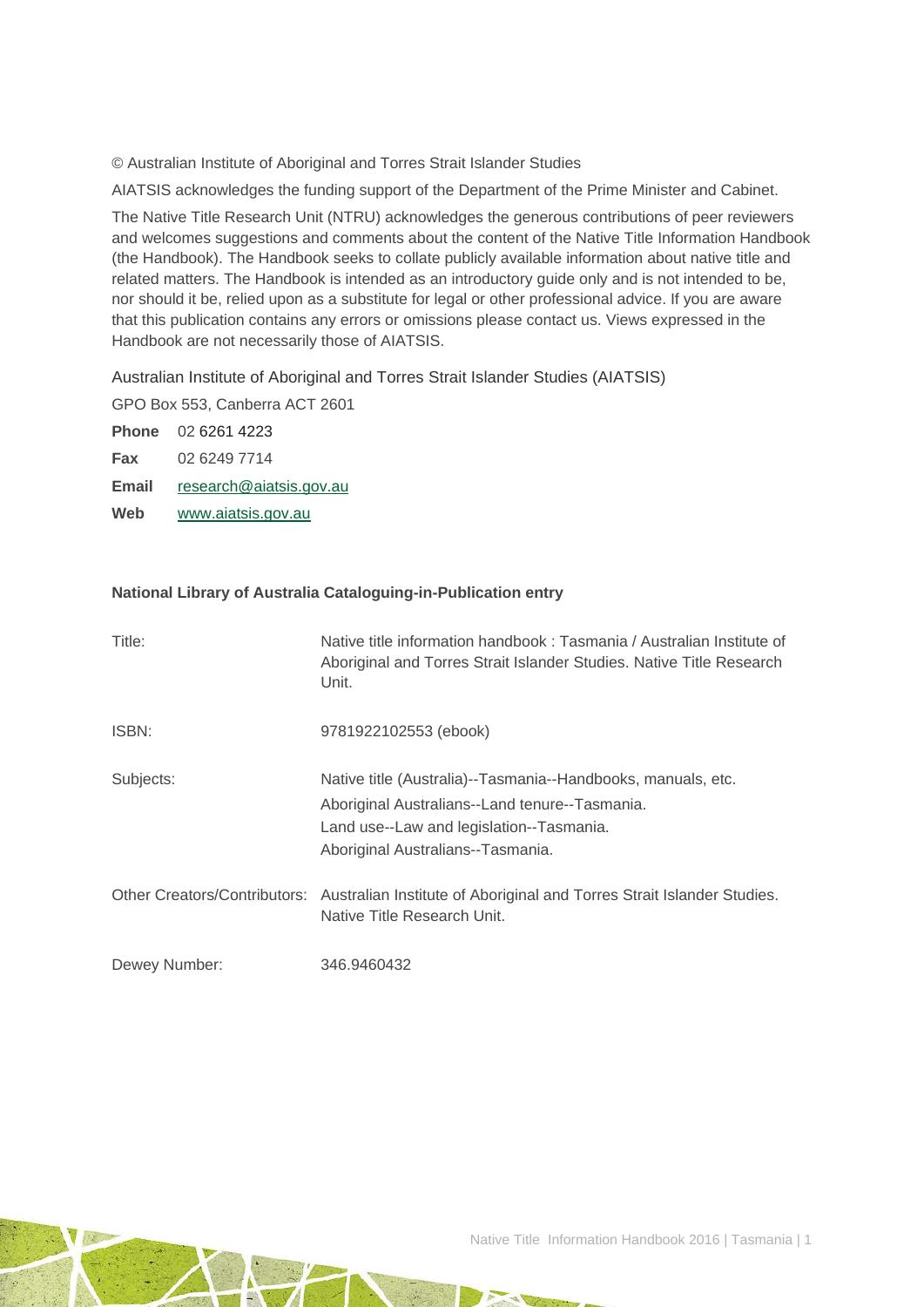# **Contents**

| 3. |  |
|----|--|
| 4. |  |
| 5. |  |
| 6. |  |
|    |  |
| 8. |  |
| 9. |  |
|    |  |
|    |  |
|    |  |
|    |  |
|    |  |
|    |  |
|    |  |

© Australian Institute of Aboriginal and Torres Strait Islander Studies

GPO Box 553 Canberra ACT 2601 **P** 02 6261 4223 **F** 02 6249 7714 **E** [research@aiatsis.gov.au](mailto:research@aiatsis.gov.au)

AIATSIS acknowledges the funding support of the Department of the Prime Minister and Cabinet.

The Native Title Research Unit (NTRU) acknowledges the generous contributions of peer reviewers and welcomes suggestions and comments about the content of the Native Title Information Handbook (the Handbook). The Handbook seeks to collate publicly available information about native title and related matters. The Handbook is intended as an introductory guide only and is not intended to be, nor should it be, relied upon as a substitute for legal or other professional advice. If you are aware that this publication contains any errors or omissions please contact us. Views expressed in the Handbook are not necessarily those of AIATSIS.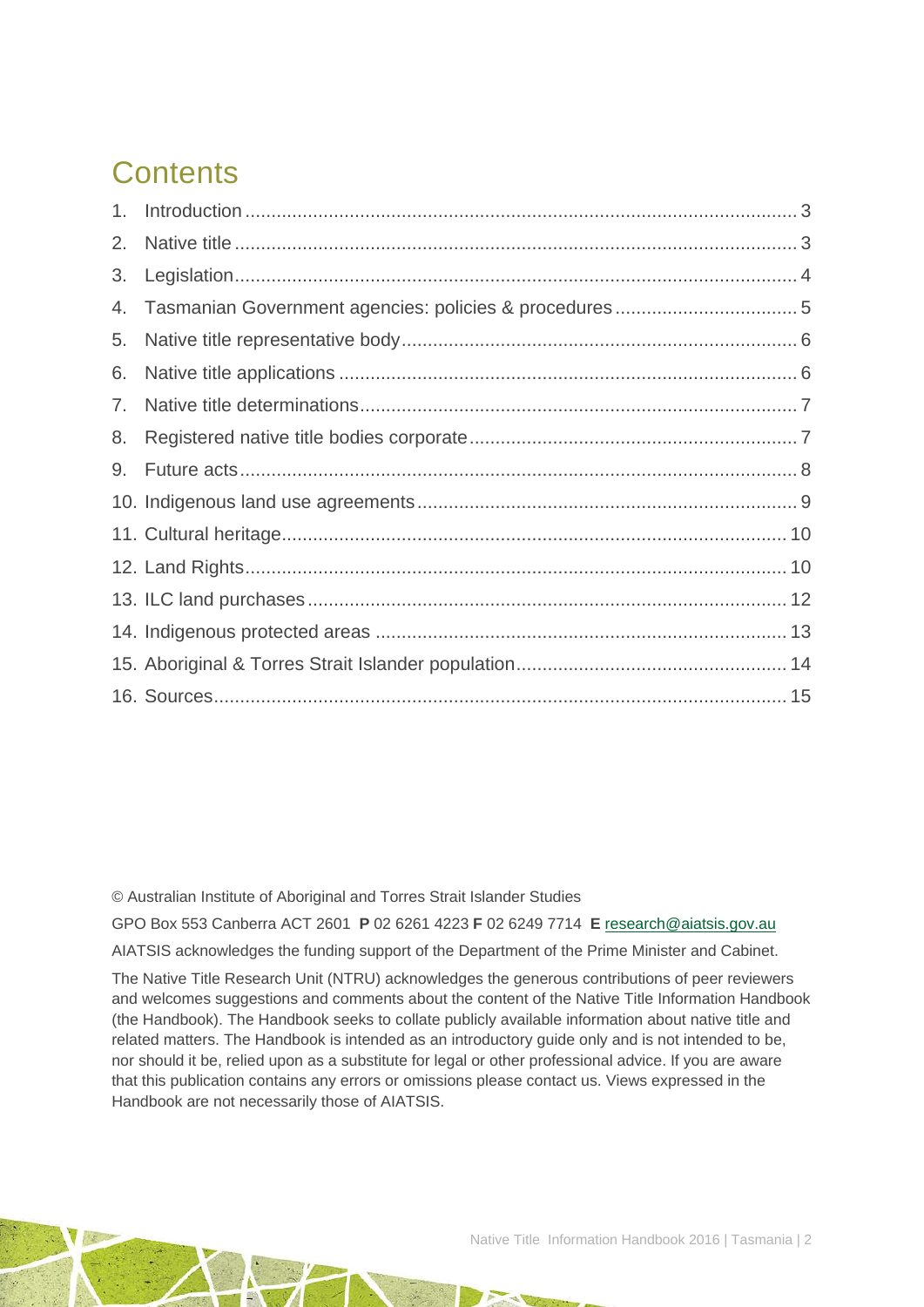## <span id="page-3-0"></span>1. Introduction

Native title is not a large part of the legal and policy landscape in Tasmania. In Tasmania, Aboriginal claims to land and waters are managed via the return of land or collaborative management processes. In December 2015, there were no determinations of native title in Tasmania. The [Office of Aboriginal Affairs](http://www.dpac.tas.gov.au/divisions/csr/oaa) (OAA) within the Department of Premier and Cabinet has responsibility for policy issues affecting Aboriginal and Torres Strait Islander people in Tasmania. The Department also has responsibility for native title issues, although as at 31 December 2015 there were no active native title applications in Tasmania.

## <span id="page-3-1"></span>2. Native title

Native title is the recognition in Australian law, under the *[Native Title Act 1993](http://www.austlii.edu.au/au/legis/cth/consol_act/nta1993147/)* (Cth) (NTA), that Aboriginal and Torres Strait Islander peoples had a system of law and ownership of their lands before European settlement. The historic High Court decision in *[Mabo and Others v State of Queensland \(No 2\)](http://www.austlii.edu.au/au/cases/cth/HCA/1992/23.html)* [1992] HCA 23; (1992) [175 CLR 1](http://www.austlii.edu.au/au/cases/cth/HCA/1992/23.html) (*Mabo*) was the first recognition that native title continues to exist through the common law in Australia. The native title of a particular group is defined by the traditional laws and customs observed by that group of people.

[Section 223](http://www.austlii.edu.au/au/legis/cth/consol_act/nta1993147/s223.html) of the NTA defines the native title rights and interests that are the subject of a determination of native title under [s 225](http://www.austlii.edu.au/au/legis/cth/consol_act/nta1993147/s225.html) of the Act. In s 223(1), the term 'native title or native title rights and interests' means the communal, group or individual rights and interests of Aboriginal peoples or Torres Strait Islanders in relation to land or waters, where:

- o the rights and interests are possessed under the traditional laws acknowledged, and the traditional customs observed, by the Aboriginal peoples or Torres Strait Islanders; and
- o the Aboriginal peoples or Torres Strait Islanders, by those laws and customs, have a connection with the land or waters; and
- **o** the rights and interests are recognised by the common law of Australia.

The significance of the *Mabo* decision lies in the recognition that native title is a preexisting right, inherent to Indigenous peoples by virtue of their distinct identity as first owners and occupiers of the land and their continuing systems of law. Native title is not a grant or right that is created by the Australian government nor is it dependent upon the government for its existence, although it is dependent on recognition by the common law in order to be enforceable in the Australian legal system. This distinguishes native title from other legislative land rights systems that operate in Australia whereby the government grants the title. Native title may be recognised in places where Aboriginal and Torres Strait Islander people continue to follow their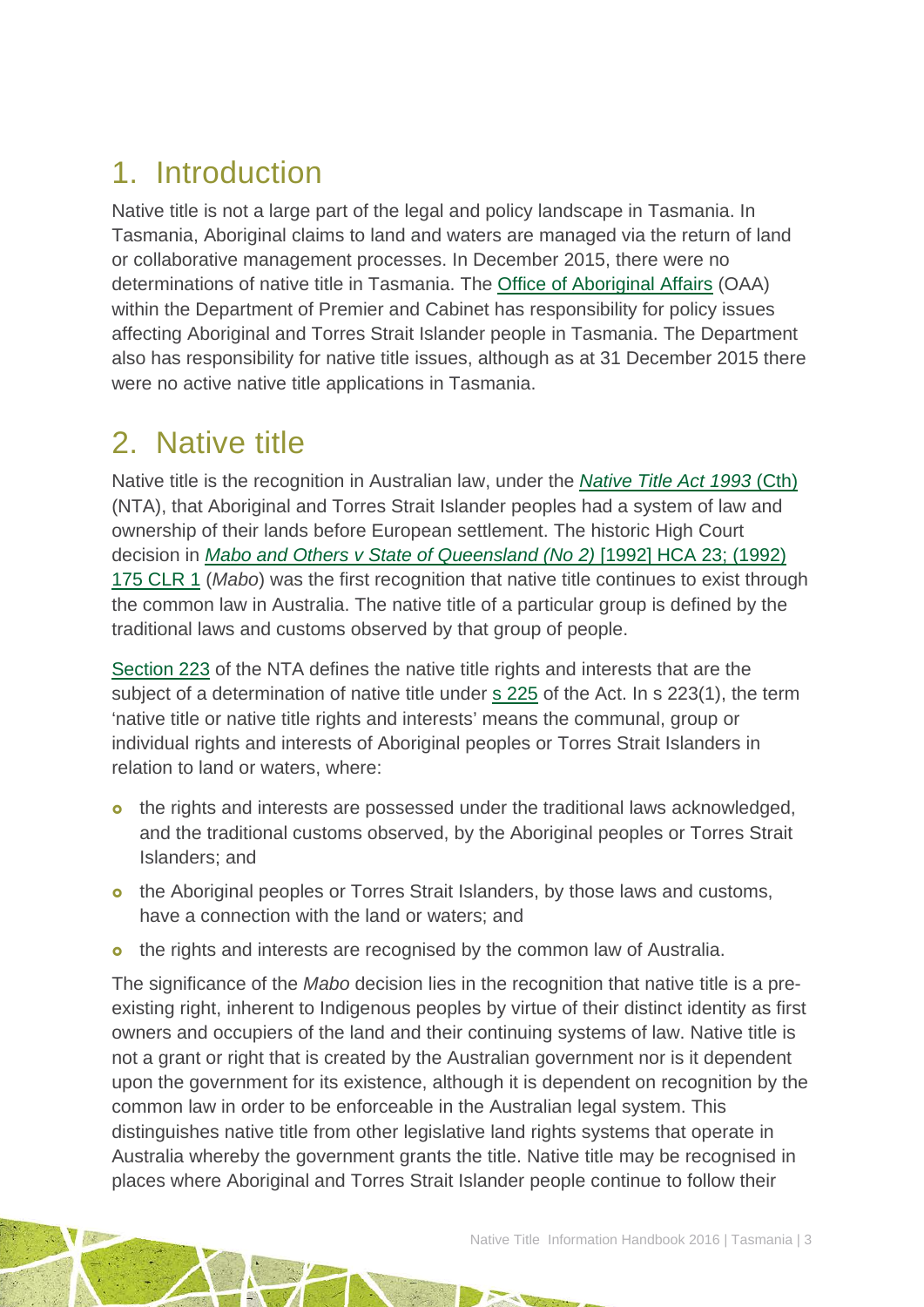traditional laws and customs and have maintained a link with their traditional country. Native title in each instance is recognised as having its source in, and deriving its content from, the laws of Aboriginal and Torres Strait Islander people. The rights and interests that are recognised as native title may vary from group to group, from one area to another, and may differ depending on what is claimed and what might be negotiated between all of the parties with an interest in the area under claim. Native title rights may include the exclusive possession, use and occupation of traditional country or non-exclusive native title rights such as the right to access and camp or the right to hunt and fish on traditional country. Native title rights do not extend over minerals or petroleum.

The Mabo decision recognised Aboriginal and Torres Strait Islander peoples' rights over their land, and also recognised the system of laws from which those rights are derived. As a result of the Mabo decision and the subsequent enactment of the NTA Aboriginal and Torres Strait Islander people can apply to the Federal Court of Australia to have their native title rights recognised under Australian law. Native title may be recognised in relation to vacant Crown land, state forests, national parks, public reserves, pastoral leases, beaches, foreshores and waters, government or other public land and Indigenous held land (under land rights legislation).

For more information refer to the [National Native Title Handbook.](http://aiatsis.gov.au/publications/products/native-title-information-handbooks)

## <span id="page-4-0"></span>3. Legislation

The *[Native Title Act 1993](http://www.austlii.edu.au/au/legis/cth/consol_act/nta1993147/)* (Cth) (NTA) is the Australian Government's legislative response to the High Court decision in *[Mabo](http://www.austlii.edu.au/au/cases/cth/HCA/1992/23.html)*, which recognised Indigenous Australians' rights and interests in land and waters according to their own traditional laws and customs under [s 223.](http://www.austlii.edu.au/au/legis/cth/consol_act/nta1993147/s223.html) The NTA provides the legal principles for the recognition of native title, the processes involved in having native title recognised and the role and responsibilities of the different bodies involved in this process.

Since it was introduced the NTA has been the subject of numerous reviews and legislative amendments. The annual native title reports of the Aboriginal and Torres Strait Islander Social Justice Commissioner provide detailed information about these reviews, reform processes and related legislative amendments, see: [Native Title](https://www.humanrights.gov.au/our-work/aboriginal-and-torres-strait-islander-social-justice/publications/native-title-reports)  [Reports](https://www.humanrights.gov.au/our-work/aboriginal-and-torres-strait-islander-social-justice/publications/native-title-reports) (1994-2012) and [Social Justice Reports](https://www.humanrights.gov.au/our-work/aboriginal-and-torres-strait-islander-social-justice/projects/social-justice-and-native) (2013-) on the [Australian Human](https://www.humanrights.gov.au/)  [Rights Commission](https://www.humanrights.gov.au/) website for more information. A review of the NTA was undertaken in 2015 by the Australian Law Reform Commission, see below for an overview or read the full report [here.](https://www.alrc.gov.au/publications/alrc126) A brief overview is also provided below.

#### Tasmanian native title legislation

The Tasmanian Government introduced *the [Native Title \(Tasmania\) Act 1994](http://www.austlii.edu.au/au/legis/tas/consol_act/nta1994217/)* (Tas) (NTTA) to validate past acts and to preserve certain rights. Sections 6-9 relate to the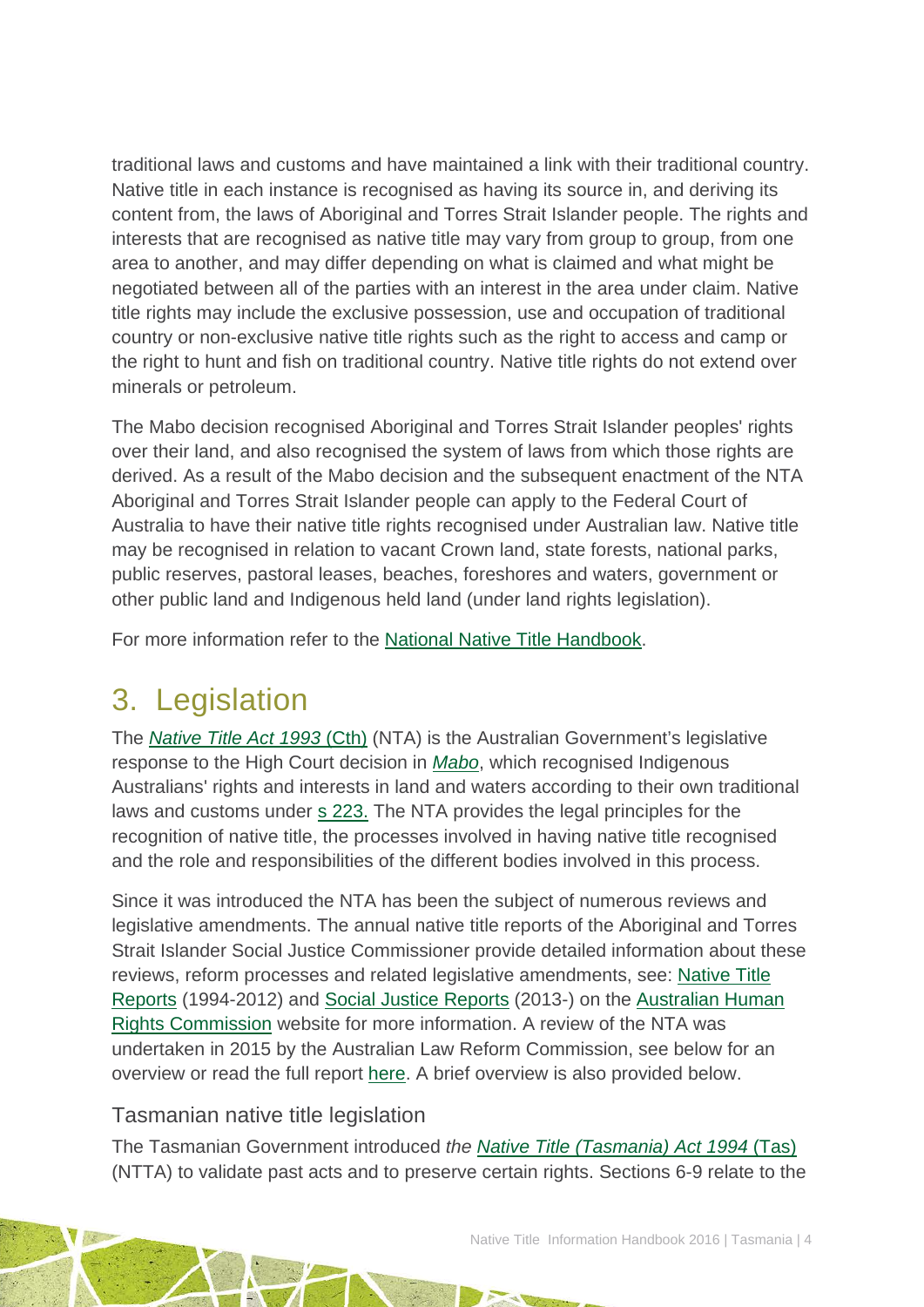Category A-D past act provisions of ss 229-232 of the *[Native Title Act 1993](http://www.austlii.edu.au/au/legis/cth/consol_act/nta1993147/)* (Cth[\).](http://www.austlii.edu.au/au/legis/cth/consol_act/nta1993147/) Section 10 confirms that extinguishment under these provisions does not entitle anyone to eject or remove an Aboriginal person who resides on or who exercises access over land or water under a pastoral lease, granted, re-granted or extended by an act attributable to the State. Section 11 confirms the preservation of beneficial reservations or conditions for Aboriginal people and sections 13-14 confirm State ownership of all natural resources; control and regulation of the flow of water; and existing fishing access rights under State law; as well as existing public access to and enjoyment of waterways, beds, banks and foreshores of waterways, coastal waters, beaches and areas that were public places as at 31 December 1993.

The Tasmanian Government has not enacted any legislation to validate intermediate period acts; confirm the extinguishment of native title by particular types of tenure; or an [alternative 'right to negotiate' regime.](http://www.ag.gov.au/LegalSystem/NativeTitle/Pages/StateAndTerritoryAlternativeToRightToNegotiate.aspx)

## <span id="page-5-0"></span>4. Tasmanian Government agencies: policies & procedures

### **Overview**

This section provides an overview of Tasmanian government agencies that have responsibilities for and involvement in native title and related matters including cultural heritage and Indigenous natural resource management programs (where available).

#### Department of Premier and Cabinet

The [Office of Aboriginal Affairs](http://www.dpac.tas.gov.au/divisions/csrt/oaa) (OAA) within the [Department of Premier and Cabinet](http://www.dpac.tas.gov.au/divisions/csrt/) has responsibility for policy issues affecting Aboriginal and Torres Strait Islander people in Tasmania. The Department also has responsibility for native title issues, although as at 31 December 2015 there were no active native title applications in Tasmania. The Tasmanian Government has sought to address some Aboriginal land issues through a land transfer process. The OAA also administers the *[Aboriginal](http://www.austlii.edu.au/au/legis/tas/consol_act/ala1995144/)  [Lands Act 1995](http://www.austlii.edu.au/au/legis/tas/consol_act/ala1995144/)* (Tas) (see section 10 below).

Department of Primary Industries, Parks, Water and Environment The [Department of Primary Industries, Parks, Water and Environment](http://dpipwe.tas.gov.au/) is responsible for the management of land and resource activities in Tasmania. The Department includes [Aboriginal Heritage Tasmania](http://www.aboriginalheritage.tas.gov.au/) which administers the *[Aboriginal Relics Act](http://www5.austlii.edu.au/au/legis/tas/consol_act/ara1975159/)  1975* [\(Tas\)](http://www5.austlii.edu.au/au/legis/tas/consol_act/ara1975159/) (see section 9 below). The Department also administers the *[National](http://www5.austlii.edu.au/au/legis/tas/consol_act/nparma2002361/)  [Parks & Reserves Management Act 2002](http://www5.austlii.edu.au/au/legis/tas/consol_act/nparma2002361/)* (Tas)*.* The [National Parks and Wildlife](http://www.parks.tas.gov.au/index.aspx?id=1715)  [Advisory Council of Tasmania](http://www.parks.tas.gov.au/index.aspx?id=1715) provides advice to the Minister and Department on parks management issues and includes Aboriginal representatives.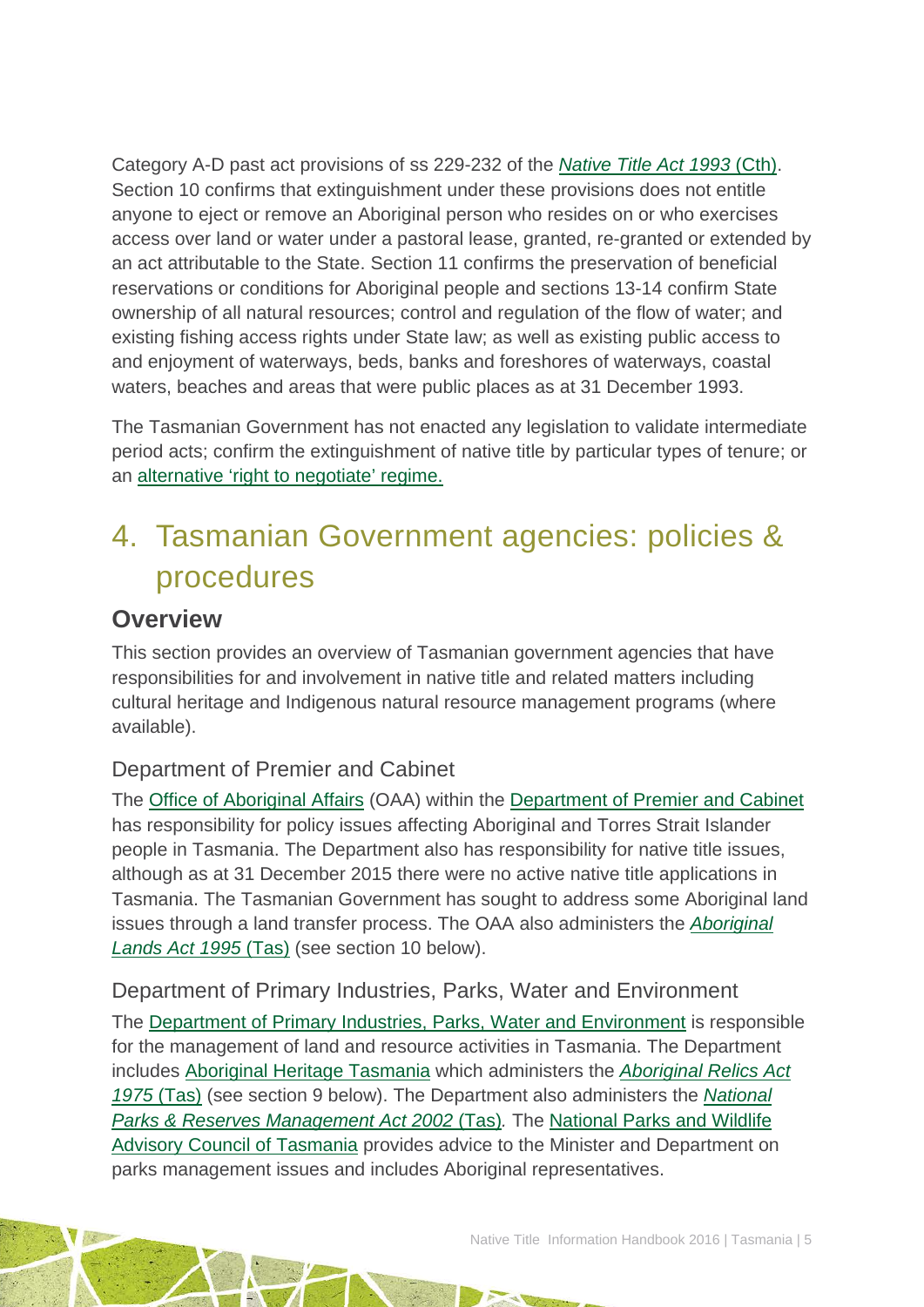## <span id="page-6-0"></span>5. Native title representative body

### **Overview**

There is no native title representative body located within Tasmania.

Map

The National Native Title Tribunal's (NNTT) [Representative Aboriginal/Torres Strait](http://www.nntt.gov.au/Maps/RATSIB_map.pdf)  [Islander body areas map \(PDF 663KB\)](http://www.nntt.gov.au/Maps/RATSIB_map.pdf) shows the geographic areas covered by native title representative bodies (NTRBs) and native title service providers (often both commonly called NTRBs) across Australia.

## <span id="page-6-1"></span>6. Native title applications

### **Overview**

As at 31 December 2015, four native title applications lodged in Tasmania (and there was one claimant application lodged in Victoria that included areas of Tasmania: VC1997/002) and there were no active native title applications, see Table 1 below. For up to date information about native title applications and registered native title claimant applications use the [Search applications and determinations](http://www.nntt.gov.au/searchRegApps/NativeTitleClaims/Pages/default.aspx) or [Search](http://www.nntt.gov.au/searchRegApps/NativeTitleRegisters/Pages/Search-Register-of-Native-Title-Claims.aspx)  [Register of native title claims](http://www.nntt.gov.au/searchRegApps/NativeTitleRegisters/Pages/Search-Register-of-Native-Title-Claims.aspx) tools on the NNTT website.

|  | Table 1: Native title applications in Tasmania |  |
|--|------------------------------------------------|--|
|  |                                                |  |

| <b>Application Status Claimant Compensation Non Claimant</b> |     |  | <b>Total</b> |
|--------------------------------------------------------------|-----|--|--------------|
| Active                                                       |     |  |              |
| Other                                                        | b   |  | .h           |
| All                                                          | 'n. |  |              |

Source:<http://www.nntt.gov.au/searchRegApps/NativeTitleClaims/Pages/default.aspx> at 31 December 2015

#### Map

The NNTT's [Victoria & Tasmania native title applications & determination areas map](http://www.nntt.gov.au/Maps/VIC_TAS_NTDA_Schedule.pdf) 

[\(PDF 1.8KB\)](http://www.nntt.gov.au/Maps/VIC_TAS_NTDA_Schedule.pdf) shows claimant applications (as per the native title determinations applications (NTDA) schedule as lodged in the Federal Court) and native title claimant determinations (as per the National Native Title Register). This NNTT map shows applications and determinations to the most recent quarter.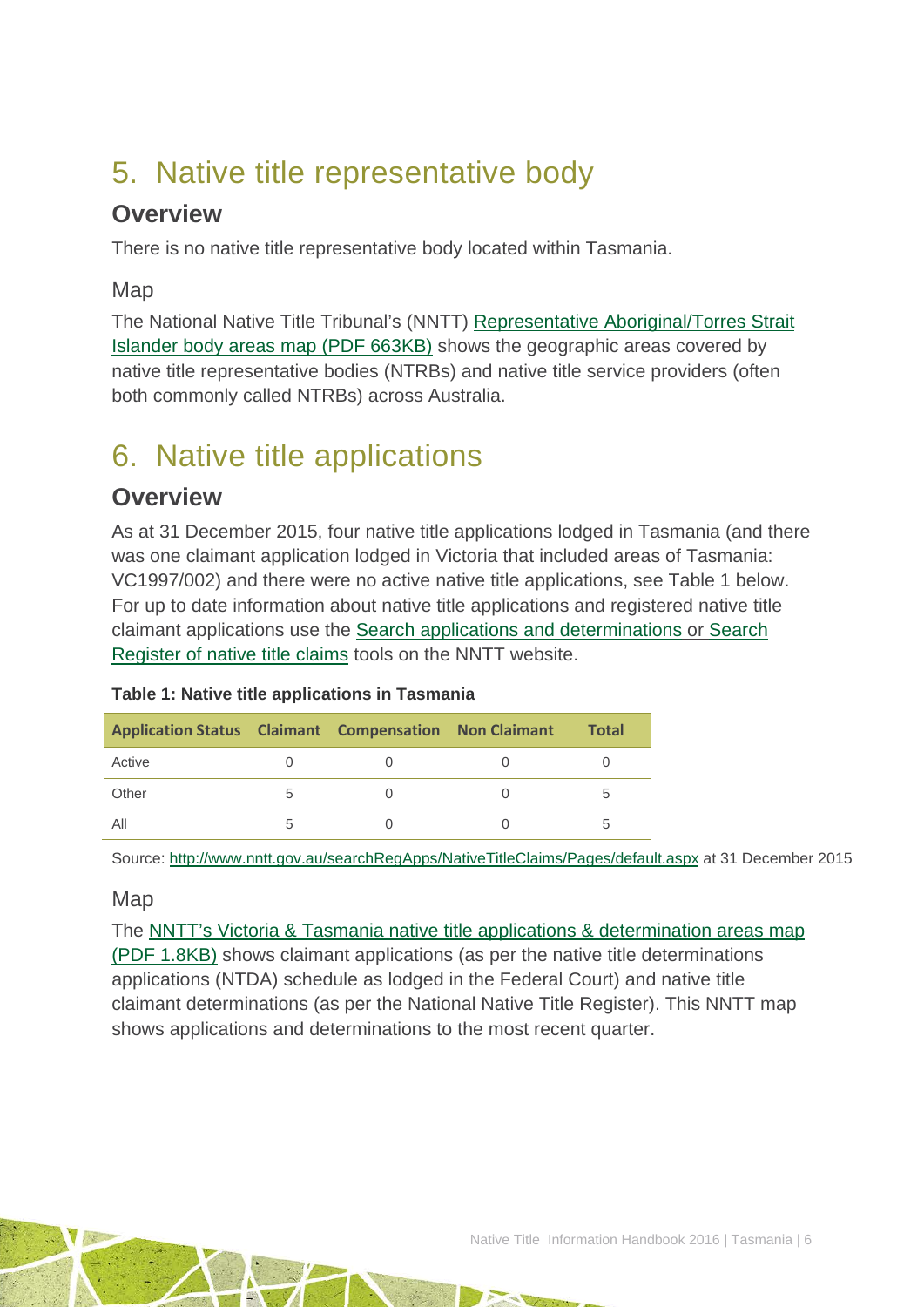# <span id="page-7-0"></span>7. Native title determinations

## **Overview**

As at 31 December 2015, there had been no native title determinations within Tasmania. For up to date information about native title determinations use the [Search applications and determinations](http://www.nntt.gov.au/searchRegApps/NativeTitleClaims/Pages/default.aspx) or the [Search national native title](http://www.nntt.gov.au/searchRegApps/NativeTitleRegisters/Pages/Search-National-Native-Title-Register.aspx)  [register](http://www.nntt.gov.au/searchRegApps/NativeTitleRegisters/Pages/Search-National-Native-Title-Register.aspx) tools on the NNTT website. The [AIATSIS Native Title Research Unit](http://aiatsis.gov.au/research/research-themes/native-title) (NTRU) also provides information about native title determinations in its monthly ['What's](http://aiatsis.gov.au/research/research-themes/native-title/publications/whats-new)  [New'](http://aiatsis.gov.au/research/research-themes/native-title/publications/whats-new) service.

Map

See Map in section 5 above.

# <span id="page-7-1"></span>8. Registered native title bodies corporate

## **Overview**

Under ss 55-57 of the *[Native Title Act 1993](http://www.austlii.edu.au/au/legis/cth/consol_act/nta1993147/)* (Cth) (NTA) native title groups are required to nominate a Prescribed Body Corporate (PBC) to hold (as trustee) or manage (as agent) their native title following a determination of native title. PBCs are entered onto the National Native Title Register. At this point, the corporation becomes a Registered Native Title Body Corporate (RNTBC).

In Tasmania as at 31 December 2015, there had been no determinations of native title and therefore there are no RNTBCs. For up to date information about native title claimant determinations and PBCs/RNTBCs use the [NNTT Search applications and](http://www.nntt.gov.au/searchRegApps/NativeTitleClaims/Pages/default.aspx)  [determinations](http://www.nntt.gov.au/searchRegApps/NativeTitleClaims/Pages/default.aspx) tool on the NNTT website. The [NTRU](http://aiatsis.gov.au/research/research-themes/native-title) also provides information about PBC/RNTBCs in its monthly ['What's New'](http://aiatsis.gov.au/research/research-themes/native-title/publications/whats-new) service; its [Registered Native Title](http://aiatsis.gov.au/publications/products/registered-native-title-bodies-corporate-prescribed-bodies-corporate-summary)  [Bodies Corporate Summary](http://aiatsis.gov.au/publications/products/registered-native-title-bodies-corporate-prescribed-bodies-corporate-summary) compiled from data provided by the NNTT; and on the [Native Title Corporations](http://www.nativetitle.org.au/) website (see below).

### National determinations and PBC map

The NNTT's [Determinations and Native Title Prescribed Bodies Corporate Map \(PDF](http://www.nntt.gov.au/Maps/Determinations_and_PBCs_map.pdf)  [1.1MB\)](http://www.nntt.gov.au/Maps/Determinations_and_PBCs_map.pdf) shows determined areas covered by PBCs and also shows where PBCs are still to be nominated over determined areas. This document includes a table of the areas in each state/territory (in square kilometres) covered by native title determinations. The map is updated to the most recent quarter.

### Compliance regime for RNTBCs

The NTA and the *[Native Title \(Prescribed Bodies Corporate\) Regulations 1999](http://www.austlii.edu.au/au/legis/cth/consol_reg/ntbcr1999495/)* (Cth) (PBC Regulations) require corporations to register under the *[Corporations](http://www5.austlii.edu.au/au/legis/cth/consol_act/catsia2006510/)  [\(Aboriginal and Torres Strait Islander\) Act 2006](http://www5.austlii.edu.au/au/legis/cth/consol_act/catsia2006510/)* (Cth) (CATSI Act) if they are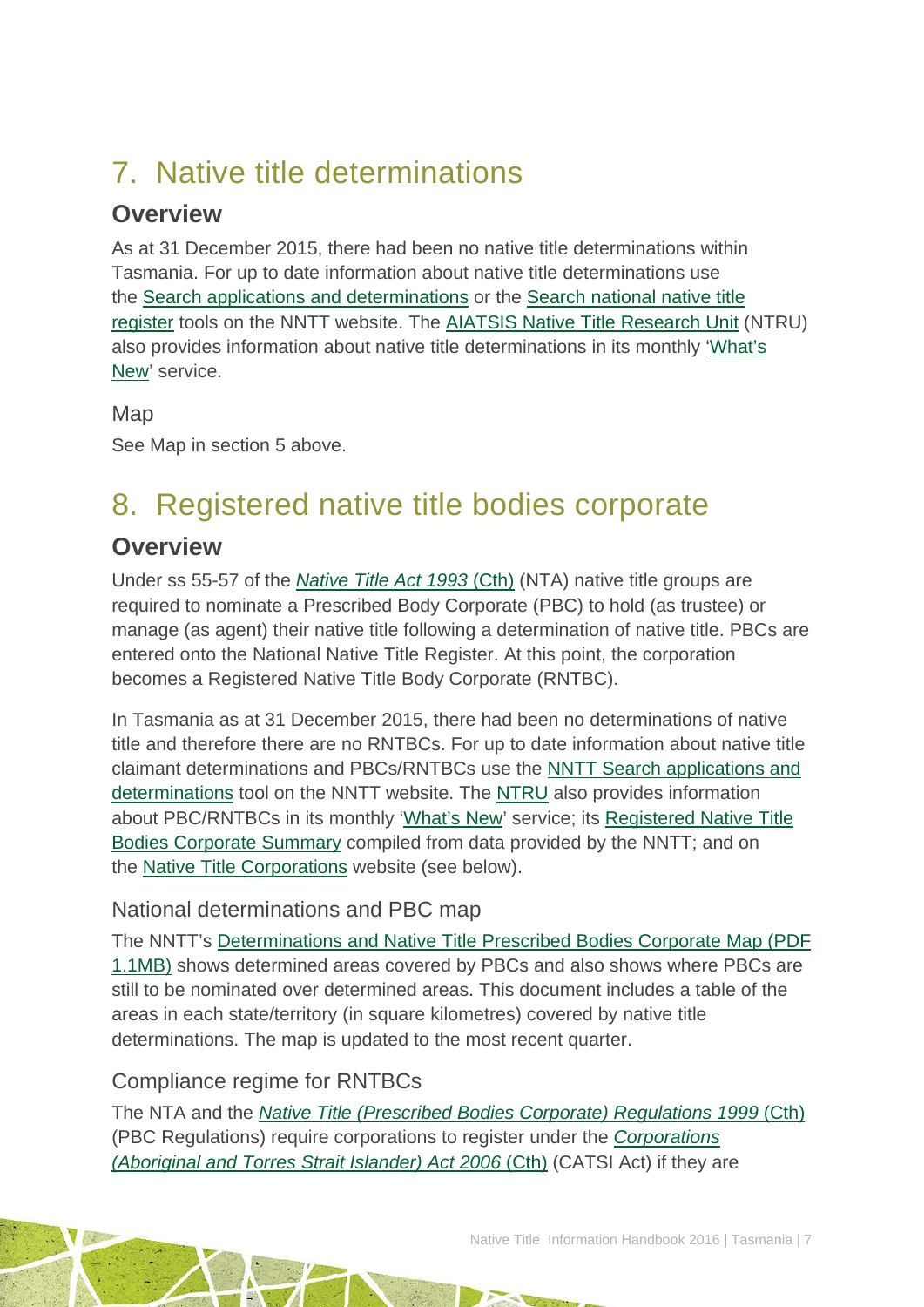determined by the Federal Court to hold and manage native title rights and interests. The [Office of the Registrar of Indigenous Corporations](http://www.oric.gov.au/) (ORIC) supports and regulates corporations incorporated under the CATSI Act. ORIC provides advice on how to incorporate, training for corporation members and office holders and corporate governance. For information about RNTBCs use the corporations search tool on the [ORIC](http://www.oric.gov.au/) website.

#### Native title corporations website

The NTRU manages the [Native Title Corporations](http://www.nativetitle.org.au/) website, a resource for RNTBCs and for those engaging with them. It provides information about legislation and policies, events, resources and publications, training and running a RNTBC. Information about individual RNTBCs is provided in detailed [PBC profiles](http://www.nativetitle.org.au/profiles.html) (including links to PBC websites where available).

## <span id="page-8-0"></span>9. Future acts

### **Overview**

A [future act](http://www.nntt.gov.au/Pages/Glossary.aspx) is a proposed activity on land or waters that may affect native title rights and interests. [Section 227](http://www.austlii.edu.au/au/legis/cth/consol_act/nta1993147/s227.html) of the NTA sets out that an act affects native title if it extinguishes the native title rights and interests or if it is otherwise wholly or partly inconsistent with their continued existence, enjoyment or exercise. Examples of future acts include the grant of a mining tenement, building public infrastructure, services or facilities and the compulsory acquisition of land. A future act is invalid to the extent it affects native title unless it complies with certain provisions in the NTA (see Subdivisions D-M of Division 3 of the [NTA\)](http://www.austlii.edu.au/au/legis/cth/consol_act/nta1993147/). These provisions include that a future act will be valid if parties to an Indigenous Land Use Agreement (ILUA) consent to it being done and details of the agreement are on the NNTT's [Register of](http://www.nntt.gov.au/searchRegApps/NativeTitleRegisters/Pages/Search-Register-of-Indigenous-Land-Use-Agreements.aspx)  [ILUAs.](http://www.nntt.gov.au/searchRegApps/NativeTitleRegisters/Pages/Search-Register-of-Indigenous-Land-Use-Agreements.aspx)

The future act process provides registered native title applicants and native title holders with specified rights, known as [procedural rights f](http://www.nntt.gov.au/Pages/Glossary.aspx)rom the time a claim is registered. The type of procedural rights which the native title group can exercise will vary (from the right to comment, be consulted, object or negotiate) depending on the type of future act that is being proposed. Generally the [right to negotiate](http://www.nntt.gov.au/Pages/Glossary.aspx) applies to future acts such as mining, exploration, prospecting, gas and petroleum exploration or extraction.

The [NNTT](http://www.nntt.gov.au/Pages/Home-Page.aspx) administers the future act processes that attract the right to negotiate and provides information and support on future act related questions. The NNTT's role includes mediating between parties, conducting inquiries and making future act determinations when parties cannot reach agreement. Where a proposed future act meets the criteria set out in [s 237](http://www.austlii.edu.au/au/legis/cth/consol_act/nta1993147/s237.html) of the NTA, it may attract an [expedited procedure.](http://www.nntt.gov.au/Pages/Glossary.aspx)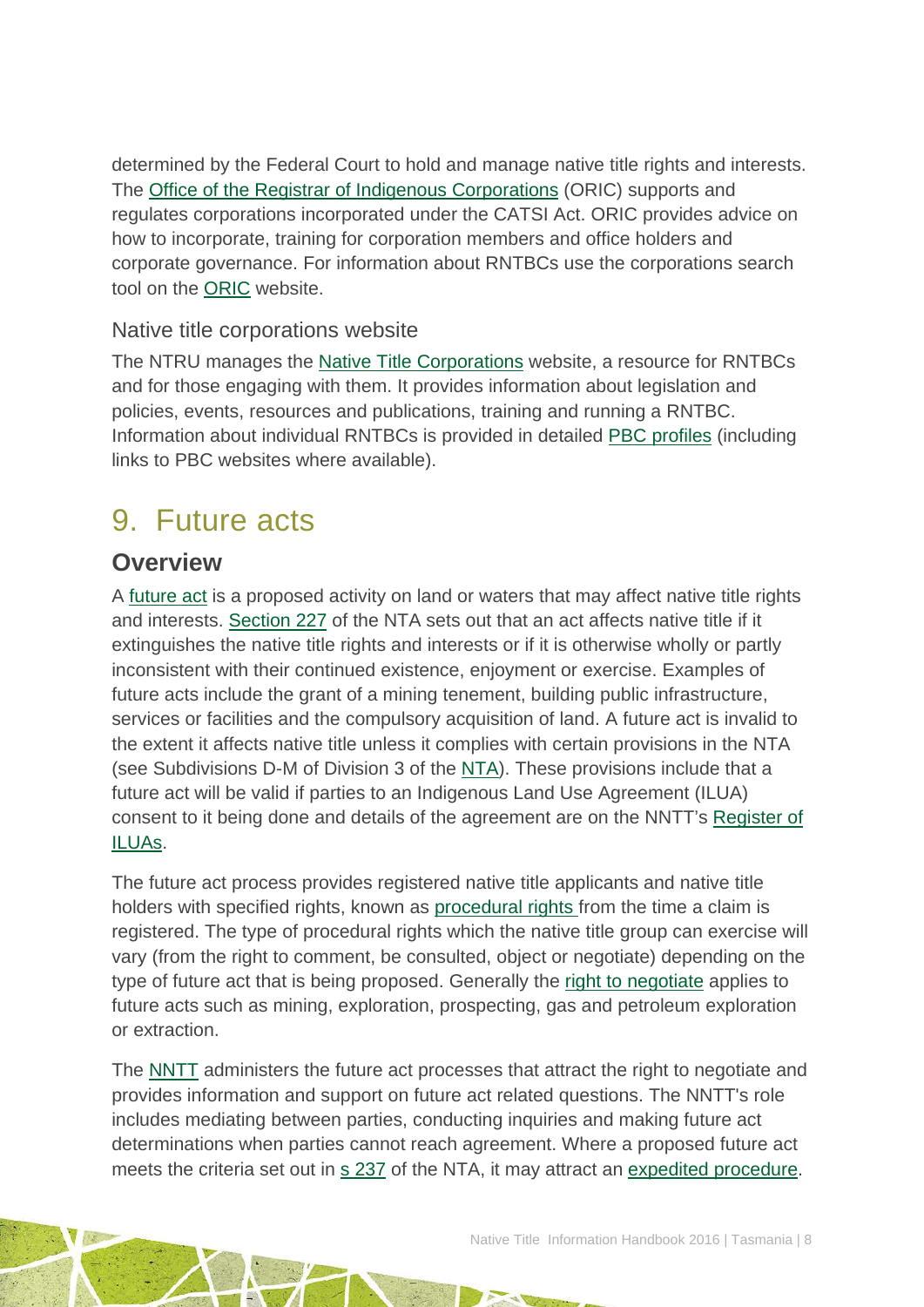This means that the act may be validly done without negotiations if there are no objections to the act. For more information see the [future acts section](http://www.nntt.gov.au/futureacts/Pages/default.aspx) of the NNTT website.

#### Future act applications and determinations

As at 31 December 2015, there have been no future act applications or determinations in Tasmania.

#### Future act agreements

A future act agreement is an agreement made under [s 31](http://www.austlii.edu.au/au/legis/cth/consol_act/nta1993147/s31.html) of the NTA with native title parties about an activity that may affect native title. Once an agreement has been made the parties are required to lodge a copy of the agreement with the NNTT. In some cases parties may make agreement information public and information about (some of) these future act agreements are available on the ATNS website, see [Future act agreements \(Native Title Act\).](http://www.atns.net.au/subcategory.asp?subcategoryID=120)

## <span id="page-9-0"></span>10. Indigenous land use agreements

### **Overview**

As at 31 December 2015 there had been no Indigenous Land Use Agreements (ILUAs) registered in Tasmania. For up to date ILUA information use the [Register of](http://www.nntt.gov.au/searchRegApps/NativeTitleRegisters/Pages/Search-Register-of-Indigenous-Land-Use-Agreements.aspx)  [Indigenous land use agreements](http://www.nntt.gov.au/searchRegApps/NativeTitleRegisters/Pages/Search-Register-of-Indigenous-Land-Use-Agreements.aspx) search tool on the NNTT website. The [Agreements,](http://www.atns.net.au/)  [Treaties and Negotiated Settlements \(ATNS\)](http://www.atns.net.au/) website also has information about some ILUAs. The [NTRU](http://aiatsis.gov.au/research/research-themes/native-title) also provides information about ILUAs in its monthly ['What's New'](http://aiatsis.gov.au/research/research-themes/native-title/publications/whats-new) service.

#### ILUA map

The NNTT [Indigenous Land Use Agreements Map \(PDF 2.02MB\)](http://www.nntt.gov.au/Maps/ILUAs_map.pdf) shows the external boundaries of registered ILUAs (area agreements and body corporate agreements) as well as ILUAs in notification but not yet registered. It also includes a summary table of the area and proportion of land covered by ILUAs in each jurisdiction. The map shows ILUA information to the most recent quarter.

#### More information

For more information about ILUAs see the ILUA section of the [National Native Title](http://aiatsis.gov.au/publications/products/native-title-information-handbooks)  [Information Handbook](http://aiatsis.gov.au/publications/products/native-title-information-handbooks) and the [ILUA section](http://www.nntt.gov.au/ILUAs/Pages/default.aspx) of the NNTT website.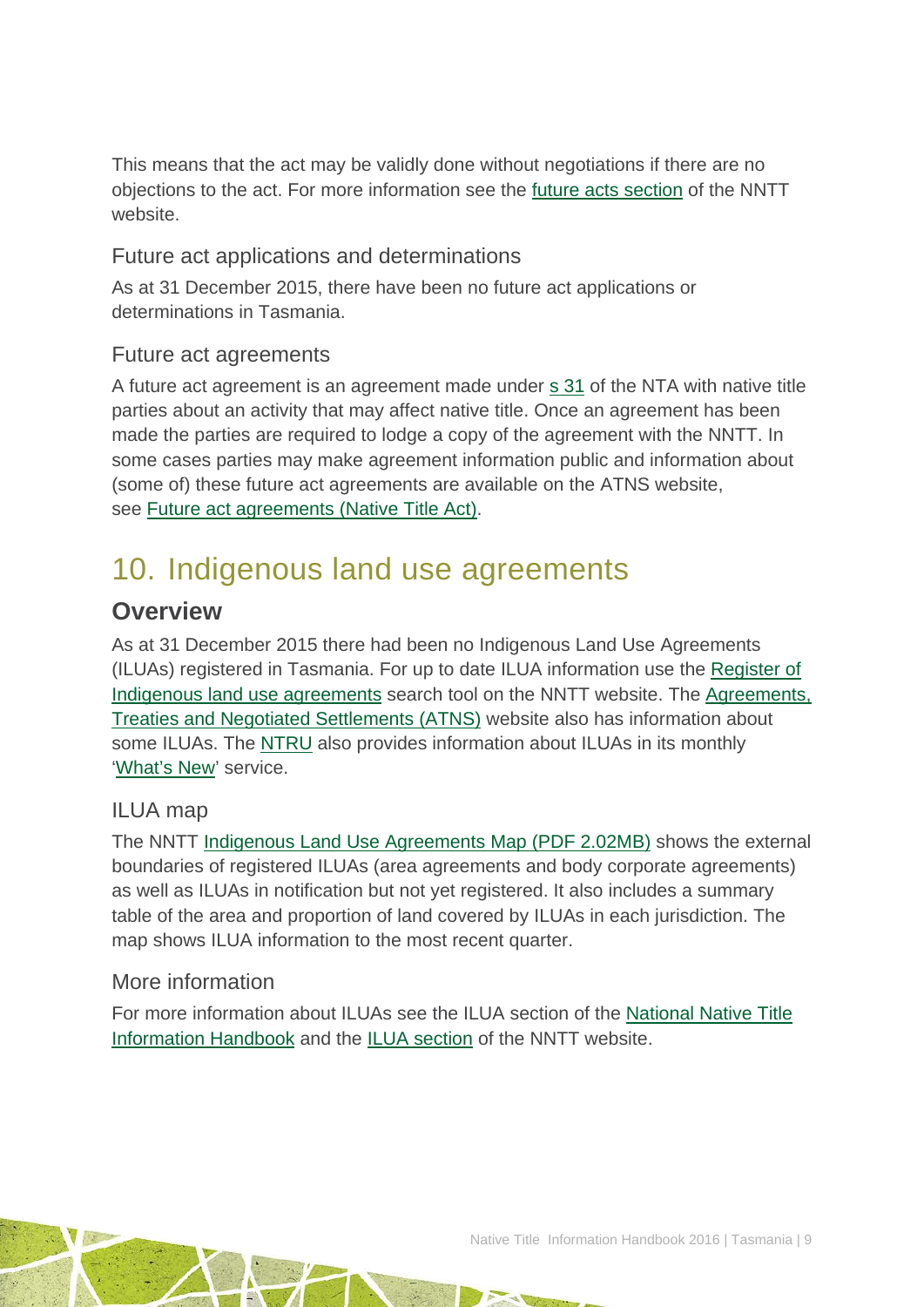# <span id="page-10-0"></span>11. Cultural heritage

## **Overview**

The *Aboriginal [Relics Act 1975](http://www5.austlii.edu.au/au/legis/tas/consol_act/ara1975159/)* (Tas) is the primary legislation relating to the protection of Aboriginal cultural heritage in Tasmania. In 2013 the Tasmanian Government introduced the *Aboriginal Heritage Protection Bill 2013*. The Bill was passed in the House of Assembly in November 2013, but had not been passed by the Legislative Council when Parliament was prorogued for the Tasmania 15 March 2014 State election. The Bill lapsed and the new Tasmanian Government has not yet announced its approach to introducing new Aboriginal cultural heritage protection legislation. See the [Aboriginal Heritage Protection Bill 2013 fact sheet](http://www.parliament.tas.gov.au/bills/Bills2013/pdf/notes/73_of_2013-Fact%20Sheet.pdf) on the Tasmanian Parliament website. Aboriginal human remains are protected under the *[Museums \(Aboriginal Remains\) Act 1984](http://www5.austlii.edu.au/au/legis/tas/consol_act/mra1984275/)* (Tas).

#### **Legislation**

#### *Aboriginal Relics Act 1975* **(Tas)**

The *[Aboriginal Relics Act 1975](http://www5.austlii.edu.au/au/legis/tas/consol_act/ara1975159/)* (Tas) protects Aboriginal 'relics' and includes objects, places and sites made or created by Aboriginal people or that bear signs of the activities of Aboriginal people as well as human remains and burial grounds prior to 1876. The Act is administered by [Aboriginal Heritage Tasmania,](http://www.aboriginalheritage.tas.gov.au/) within the [Department of Primary Industry, Parks, Water and Environment.](http://dpipwe.tas.gov.au/) In 2012 an interim Aboriginal Heritage Council was established to advise the Tasmanian Government on permit applications, development proposals and Aboriginal heritage protection and management. The *Aboriginal Relics Act* is considered to be outdated: see [Aboriginal Heritage Tasmania f](http://www.aboriginalheritage.tas.gov.au/)or more information.

#### More information

The [NTRU](http://aiatsis.gov.au/research/research-themes/native-title) has compiled a [Native title and Indigenous cultural heritage bibliography](http://aiatsis.gov.au/publications/products/native-title-and-indigenous-cultural-heritage-management-bibliography)  (PDF- [772kB\),](http://aiatsis.gov.au/publications/products/native-title-and-indigenous-cultural-heritage-management-bibliography) as part of its [native title and cultural heritage research project.](http://aiatsis.gov.au/research-and-guides/native-title-and-cultural-heritage) See the NTRU website for more information about Indigenous heritage protection in Australia including links to relevant publications.

# <span id="page-10-1"></span>12. Land Rights

### **Overview**

The Tasmanian Government does not have an Aboriginal land claims regime but introduced the *[Aboriginal Lands Act 1995](http://www.austlii.edu.au/au/legis/tas/consol_act/ala1995144/)* (Tas) to grant certain parcels of land of historical or cultural significance 'for the benefit of all Aboriginal persons and in the interests of reconciliation with the broader Tasmanian community'. The Act is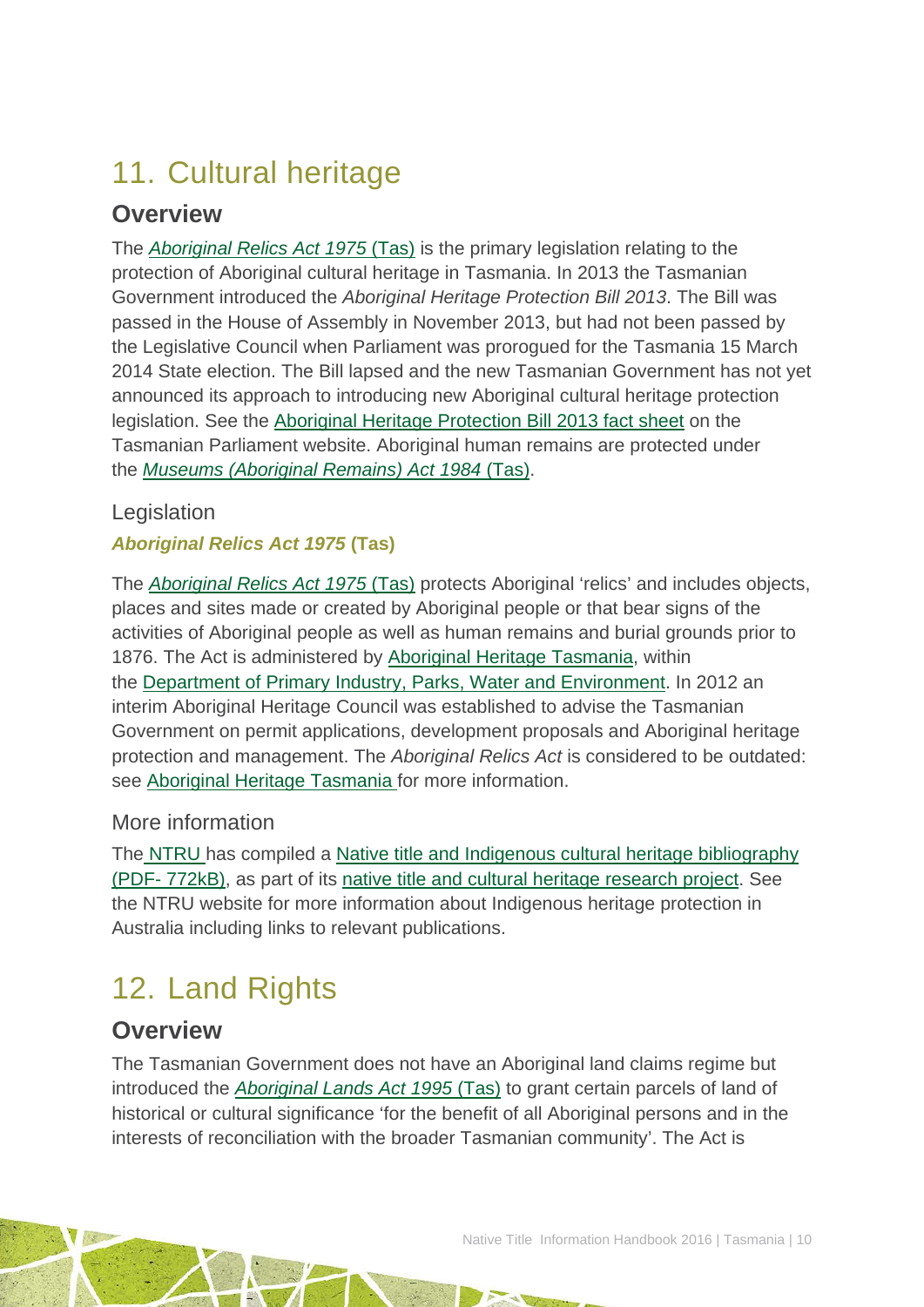administered by the [Office of Aboriginal Affairs](http://www.dpac.tas.gov.au/divisions/csrt/oaa) within the Department of Premier and Cabinet. See also the [Tasmanian Aboriginal Land and Sea Council.](http://www.talsc.org/about-talsc)

#### Legislation

#### *Aboriginal Lands Act 1995* **(TAS)**

The *[Aboriginal Lands Act 1995](http://www.austlii.edu.au/au/legis/tas/consol_act/ala1995144/)* (Tas) (ALA) grants certain parcels of land of historical or cultural significance 'for the benefit of all Aboriginal persons and in the interests of reconciliation with the broader Tasmanian community'. Parcels of land granted under the ALA are vested in the Aboriginal Land Council of Tasmania (ALCT). Schedule 3 of the ALA lists 15 parcels of land vested in ALCT: Oyster Cove, Mount Cameron West, Mount Chappell Island, Steep (Head) Island, Kutikina Cave, Ballawinne Cave, Wargata Mina Cave, Badger Island, Babel Island, Great (Big) Dog Island, Risdon Cove, part of Cape Barren Island and Wybalenna, Cape Barren Island and Clarke Island. In 2012 the Tasmanian Government attempted to amend the Act to include new areas however this was not passed.

The ALCT is a body corporate, constituted under s 6 of the ALA, consisting of eight Aboriginal people elected to represent five regions. The primary function of the ALCT is to use and sustainably manage Aboriginal land and its natural resources for the benefit of all Aboriginal people. The Crown reserves the right to make and construct any necessary drains, sewers and waterways on Aboriginal land, as well as the right to alter, amend, cleanse or repair them. Public access to some parcels of Aboriginal land is provided for under s 27 of the ALA.

#### Indigenous owned or controlled land in Tasmania

Information about Indigenous owned or controlled land is compiled by the Productivity Commission as part of its [Overcoming Indigenous Disadvantage](http://www.pc.gov.au/research/recurring/overcoming-indigenous-disadvantage) reports. The most recent report, [Overcoming Indigenous Disadvantage: Key Indicators 2014](http://www.pc.gov.au/research/recurring/overcoming-indigenous-disadvantage/key-indicators-2014) was released on 19 November 2014. [Chapter 9](http://www.pc.gov.au/research/ongoing/overcoming-indigenous-disadvantage/key-indicators-2014/09-key-indicators-2014-chapter9.pdf) (section 9.2 and Table 9A.2.1) of this report provides information about Indigenous owned or controlled land (which includes Indigenous owned or controlled land that is freehold, leasehold, crown, license, Aboriginal Deed of Grant in Trust or not stated tenure). Table 2 below provides a summary of Indigenous owned or controlled land in Tasmania.

#### **Table 2: Estimated Indigenous owned or controlled land in Tasmania (ILC data at 30 April 2014) (a)**

| <b>Land tenure type</b>            | Unit | <b>Total</b>             |
|------------------------------------|------|--------------------------|
| Freehold (alienable)               | km2  | 75.9                     |
| Leasehold (Crown Lease)            | km2  | 46.7                     |
| Leasehold (other than Crown Lease) | km2  | $\overline{\phantom{a}}$ |
| License                            | km2  | $\overline{\phantom{a}}$ |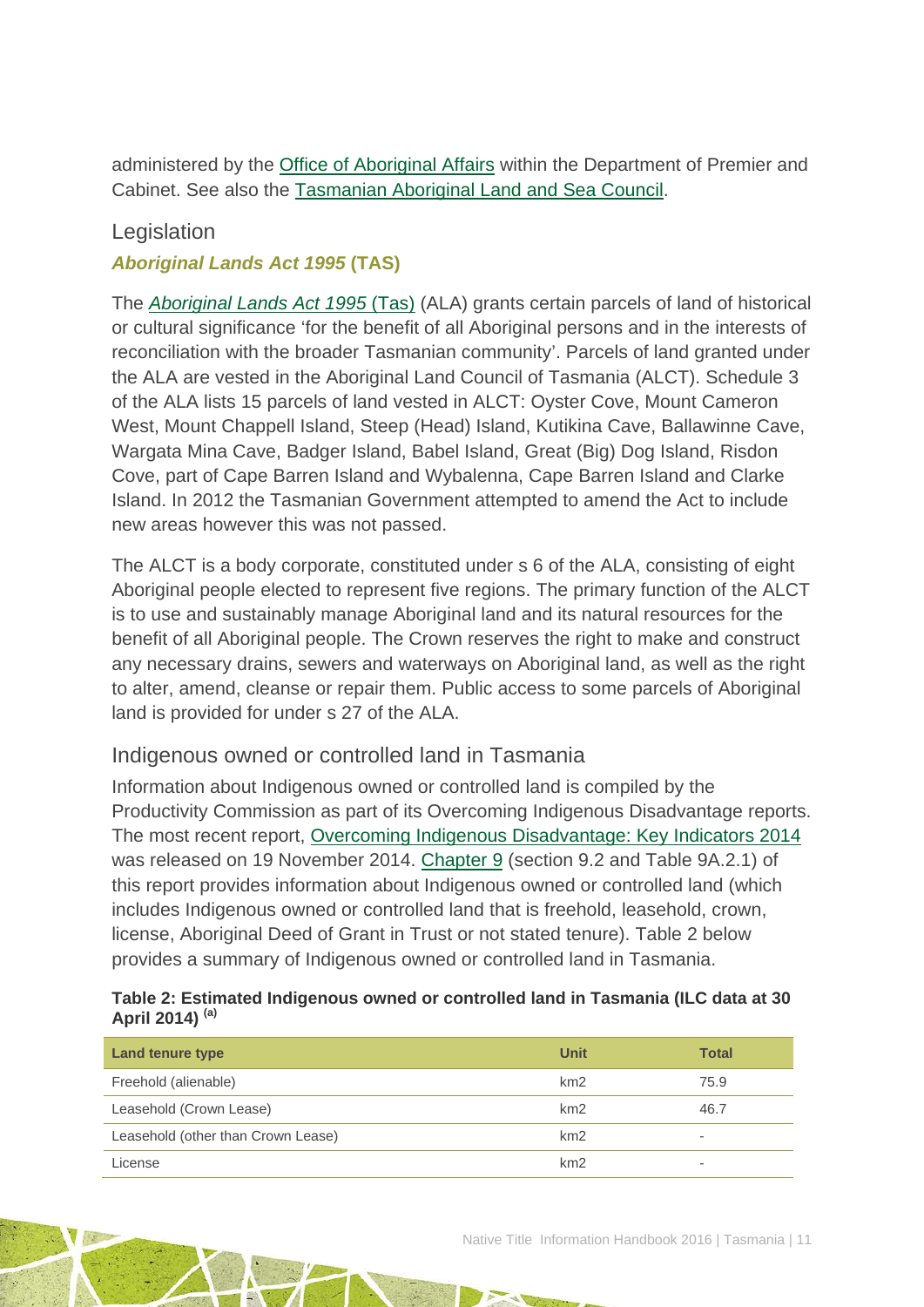| <b>Land tenure type</b>                                        | <b>Unit</b> | <b>Total</b>             |
|----------------------------------------------------------------|-------------|--------------------------|
| Tenure not stated                                              | km2         | 115.3                    |
| Total Indigenous land                                          | km2         | 237.9                    |
| Proportion of national total of Indigenous land                | $\%$        | $\overline{\phantom{a}}$ |
| Total land area of Tasmania (b)                                | km2         | 68,401                   |
| Indigenous land as a proportion of total land area of Tasmania | $\%$        | 0.4                      |
| Number of land parcels (c)<br>$\overline{\phantom{a}}$         | no.         | 243                      |

(a) The ILC makes no warranties as to the currency or accuracy of this information. Non−ILC land information data date - 2000.

(b) Total land area figures based on GeoScience Australia's published "Area of Australia - States and<br>Territories" data as calculated from GeoScience Australia's GEODATA Coast 100K 2004 product.

Territories and as calculated from Geodescience Australian Computer Australia Computer Australia Computer Product. Product. (c) Parcels are individual geographic features rather than legal entities. That is, a legal parcel dissected into two or more parcels by, for example, a road, and are represented in these data as two parcels while being only a single legal land entity.<br>Nil or rounded to zero.

Source: [http://www.pc.gov.au/research/ongoing/overcoming-indigenous-disadvantage/key-indicators-](http://www.pc.gov.au/research/ongoing/overcoming-indigenous-disadvantage/key-indicators-2014/09-key-indicators-2014-chapter9.pdf)[2014/09-key-indicators-2014-chapter9.pdf](http://www.pc.gov.au/research/ongoing/overcoming-indigenous-disadvantage/key-indicators-2014/09-key-indicators-2014-chapter9.pdf) Table 9A.2.1 Estimated Indigenous owned or controlled land by State/Territory, 2014 Indigenous Land Corporation 2014 (unpublished). See Chapter 9 and related attachment tables.

## <span id="page-12-0"></span>13. ILC land purchases

#### **Overview**

The [Indigenous Land Corporation](http://www.ilc.gov.au/Home) (ILC) was established in 1995. It is a [Corporate](http://www.finance.gov.au/resource-management/introduction/glossary/#c)  [Commonwealth Entity](http://www.finance.gov.au/resource-management/introduction/glossary/#c) under the *[Public Governance, Performance and](http://www.austlii.edu.au/au/legis/cth/consol_act/pgpaaa2013432/)  [Accountability Act 2013](http://www.austlii.edu.au/au/legis/cth/consol_act/pgpaaa2013432/)* (Cth) and a portfolio agency of the [Department of Prime](https://www.dpmc.gov.au/)  [Minister and Cabinet.](https://www.dpmc.gov.au/) Since 2005 the ILC has been administered under the *[Aboriginal and Torres Strait Islander Act 2005](http://www.austlii.edu.au/au/legis/cth/consol_act/aatsia2005359/)* (Cth) (see part 4A of the Act).

The ILC is accountable to Parliament through the [Minister for Indigenous Affairs,](http://minister.indigenous.gov.au/) and it is this Minister who appoints the [ILC Board.](http://www.ilc.gov.au/Home/About-Us/ILC-Board) The ILC Board is responsible for all policy and land purchase decisions and is not under the direction of the Minister. The ILC's purpose is to assist Indigenous people to acquire and manage land to achieve economic, environmental, social and cultural benefits. The ILC acquires and grants properties to Indigenous organisations and assists Indigenous landholders to sustainably manage land and develop viable and sustainable land uses including: developing property management plans, purchasing equipment, or developing infrastructure. The ILC has recently made changes to its program delivery structure, combining its land acquisition and management functions into a single program: [Our](http://www.ilc.gov.au/Home/Our-Land-Program)  [Land Our Future.](http://www.ilc.gov.au/Home/Our-Land-Program) See the [Corporate documents](http://www.ilc.gov.au/Home/Publications/Corporate-Documents) section of the ILC website for copies of the ILC's national, state and territory land strategies.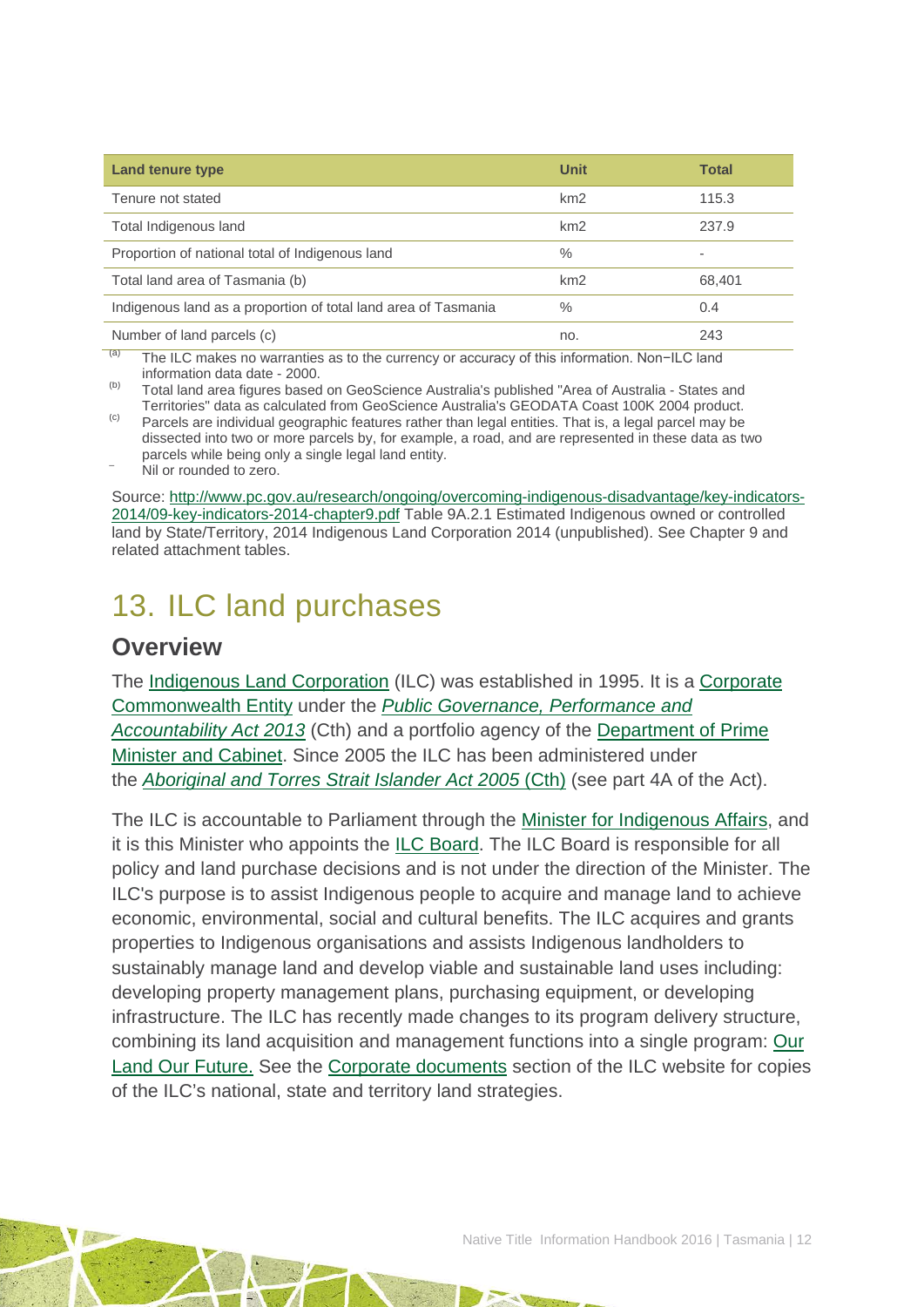#### ILC land purchases

As at 30 June 2015, the ILC had purchased 8 properties in Tasmania covering a total area of 18,536.62 hectares. A list of land purchases (including the title holding body) is available on the ILC website: [ILC Lands Purchased.](http://www.ilc.gov.au/Home/Land-Purchased/Land-Purchased-All-States)

#### **Map**

See the [land purchased](http://www.ilc.gov.au/Home/Land-Purchased) section of the ILC website to view a map of land purchases.

# <span id="page-13-0"></span>14. Indigenous protected areas

### **Overview**

An Indigenous Protected Area (IPA) is an area of Indigenous-owned land (or sea) where Indigenous landowners have entered into a voluntary agreement with the Australian Government for the purposes of promoting biodiversity and cultural resource conservation. The declaration of an IPA over Indigenous owned lands results in that land being part of the [National Reserve System.](http://www.environment.gov.au/land/nrs) The IPA program is administered by the [Indigenous Affairs Group](https://www.dpmc.gov.au/indigenous-affairs) within the Department of the Prime Minister and Cabinet.

Indigenous protected areas in Tasmania

As at November 2015, there were eight [declared IPAs in Tasmania.](http://www.environment.gov.au/indigenous/ipa/declared/tas.html) Table 3 below provides links to IPA information (where available). See the [Indigenous Protected](http://www.environment.gov.au/indigenous/ipa/)  [Areas](http://www.environment.gov.au/indigenous/ipa/) website for up to date information.

| IPA name (IPA hyperlink) | <b>Year Declared</b> |
|--------------------------|----------------------|
| Babel Island             | 2009                 |
| <b>Badger Island</b>     | 2000                 |
| Great Dog Island         | 2009                 |
| Lungatalanana            | 2009                 |
| Mount Chappell Island    | 2000                 |
| Preminghana              | 1999                 |
| Putalina (Oyster Cove)   | 1999                 |
| <b>Risdon Cove</b>       | 1999                 |

#### **Table 3: Indigenous protected areas in Tasmania**

Source: [https://www.dpmc.gov.au/indigenous-affairs/about/jobs-land-and-economy](https://www.dpmc.gov.au/indigenous-affairs/about/jobs-land-and-economy-programme/indigenous-environment-branch/project-locations)[programme/indigenous-environment-branch/project-locations](https://www.dpmc.gov.au/indigenous-affairs/about/jobs-land-and-economy-programme/indigenous-environment-branch/project-locations) at November 2015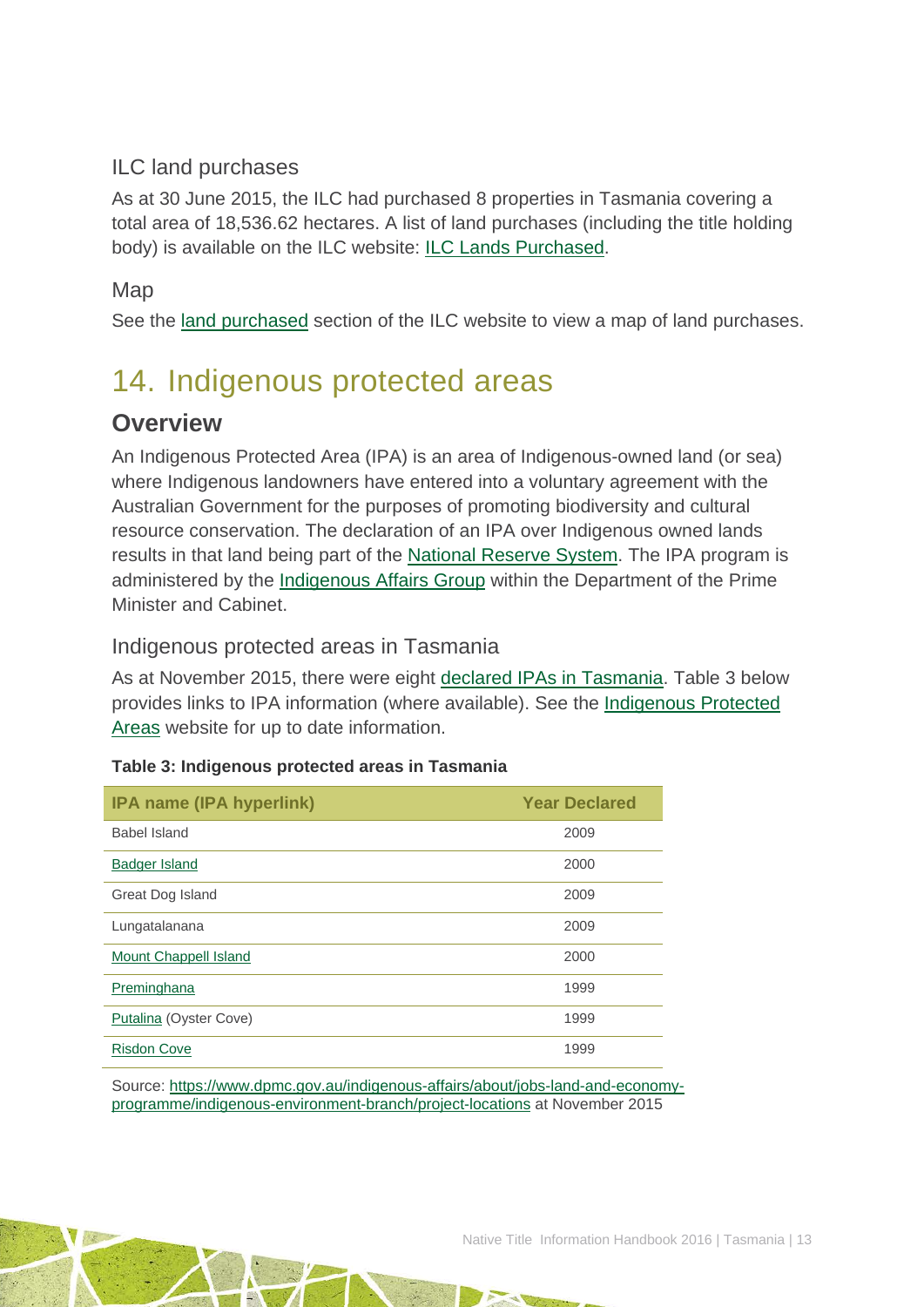Map of Indigenous protected areas

The [Indigenous Protected Areas Map](https://www.dpmc.gov.au/indigenous-affairs/about/jobs-land-and-economy-programme/indigenous-environment-branch/project-locations) shows declared IPAs and IPA consultation projects throughout Australia.

# <span id="page-14-0"></span>15. Aboriginal & Torres Strait Islander population

### **Overview**

The [Australian Bureau of Statistics](http://www.abs.gov.au/) (ABS) conducts a census of the Australian population every five years. The [Census of Population and Housing](http://www.abs.gov.au/websitedbs/censushome.nsf/home/what?opendocument&navpos=110) collects information about the number and characteristics of people who are in Australia on census night and the dwellings in which they live. The most recent Census was conducted on 9 August 2011. See Table 4 below and the ABS catalogue number 2075.0: Census of Population and Housing - Counts of Aboriginal and Torres Strait Islander Australians, 2011 for more information.

|                                                   | Tasmania 2006 |               | Tasmania 2011 |               | <b>Australia 2011</b> |               |
|---------------------------------------------------|---------------|---------------|---------------|---------------|-----------------------|---------------|
|                                                   | No.           | $\frac{9}{6}$ | No.           | $\frac{9}{6}$ | No.                   | $\frac{9}{6}$ |
| Aboriginal & Torres Strait Islander<br>population | 16.767        | 3.5           | 19.625        | 4.0           | 548,369               | 2.5           |
| Total population                                  | 476,480       |               | 495,350       |               | 21,507,719            |               |

**Table 4: Aboriginal & Torres Strait Islander population (Census 2006 and 2011)**

Source:<http://www.abs.gov.au/ausstats/abs@.nsf/mf/2075.0> Table 3b: 2011 Census Counts Indigenous Status 2001-2011 (by state and territory) at 19 July 2012

The ABS estimates that the 2011 Census did not count around 17 per cent of Aboriginal and Torres Strait Islander Australians (see ABS Catalogue no. 2940.0: [Census of Population and Housing -](http://www.abs.gov.au/ausstats/abs@.nsf/%20mf/2940.0) Details of Undercount, 2011 on the ABS website for details). To address this problem of undercounting the ABS adjusts the Census count to derive the estimated resident Indigenous population (see ABS Catalogue no. 3238.0.55.001: [Estimates of Aboriginal and Torres Strait Islander](http://www.abs.gov.au/AUSSTATS/abs@.nsf/Lookup/3238.0.55.001Main+Features1June%202011?OpenDocument)  [Australians, June 2011](http://www.abs.gov.au/AUSSTATS/abs@.nsf/Lookup/3238.0.55.001Main+Features1June%202011?OpenDocument) on the ABS website). The estimated resident Aboriginal and Torres Strait Islander population in Tasmania at 30 June 2011 was 24,165.

#### More information

The ABS has a number of publications providing further information about Australia's Aboriginal and Torres Strait Islander population including ABS Catalogue no. 4713.0: [Population Characteristics, Aboriginal and Torres Strait Islander Australians,](http://www.abs.gov.au/AUSSTATS/abs@.nsf/Lookup/4713.0Main+Features12006?OpenDocument)  [2006.](http://www.abs.gov.au/AUSSTATS/abs@.nsf/Lookup/4713.0Main+Features12006?OpenDocument)The Centre for Aboriginal Economic Policy Research (CAEPR) at the Australian National University has also published a number of research papers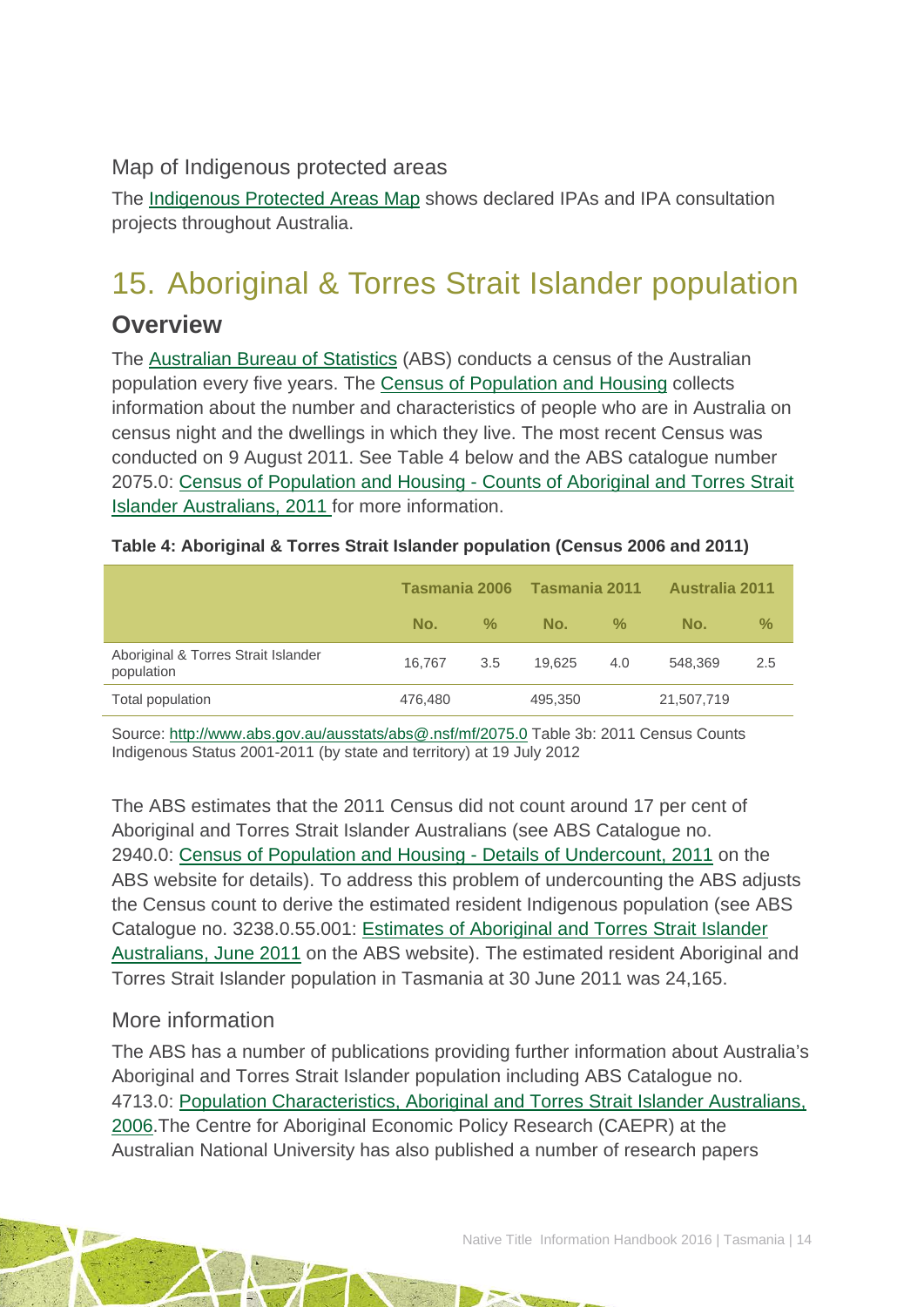relating to Census data and the Aboriginal and Torres Strait Islander population, see [Census papers](http://caepr.anu.edu.au/publications/censuspapers.php) on the [CAEPR](http://caepr.anu.edu.au/) website.

## <span id="page-15-0"></span>16. Sources

- 1. Native Title Legislation
	- Attorney-General's Department:<http://www.ag.gov.au/>
	- Australasian Legal Information Institute:<http://www.austlii.edu.au/>
- 2. Tasmanian Government agencies & programs: native title
	- Australasian Legal Information Institute:<http://www.austlii.edu.au/>
	- Department of Premier and Cabinet:<http://www.dpac.tas.gov.au/>
	- Department of Premier and Cabinet Office of Aboriginal Affairs: http://www.dpac.tas.gov.au/divisions/csrt/oaa
	- **o** Department of Primary Industries, Parks, Water and Environment:<http://dpipwe.tas.gov.au/>
- 3. Native Title Representative Body
	- National Native Title Tribunal (NNTT):<http://www.nntt.gov.au/>
- 4. Native Title Applications
	- National Native Title Tribunal (NNTT):<http://www.nntt.gov.au/>
- 5. Native Title Determinations
	- AIATSIS Native Title Research Unit: [http://aiatsis.gov.au/research/research](http://aiatsis.gov.au/research/research-themes/native-title)[themes/native-title](http://aiatsis.gov.au/research/research-themes/native-title)
	- National Native Title Tribunal (NNTT):<http://www.nntt.gov.au/>
- 6. Registered Native Title Body Corporate
	- AIATSIS Native Title Corporations:<http://www.nativetitle.org.au/>
	- AIATSIS Native Title Research Unit: [http://aiatsis.gov.au/research/research](http://aiatsis.gov.au/research/research-themes/native-title)[themes/native-title](http://aiatsis.gov.au/research/research-themes/native-title)
	- Australasian Legal Information Institute:<http://www.austlii.edu.au/>
	- National Native Title Tribunal (NNTT):<http://www.nntt.gov.au/>
	- o Office of the Registrar of Indigenous Corporations (ORIC):<http://www.oric.gov.au/>
- 7. Future Acts
	- Attorney-General's Department:<http://www.ag.gov.au/>